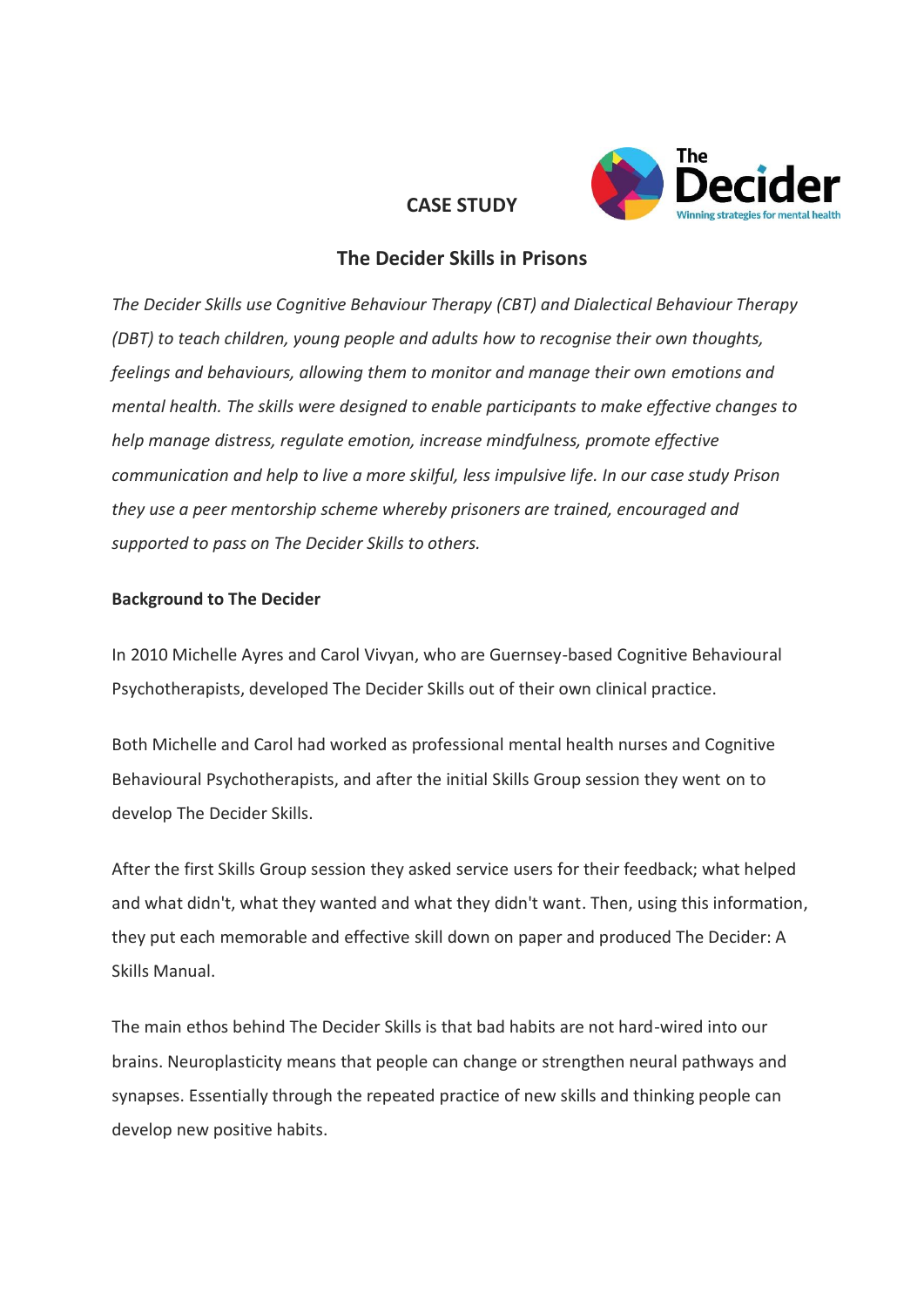## **The Decider Skills Manual**

The Decider Skills Manual summarises 32 cognitive behavioural therapy (CBT) and dialectical behavioural therapy (DBT) informed skills under four core skill sets; the acceptance skills of distress tolerance and mindfulness and the change skills of emotion regulation and interpersonal effectiveness.

The manual provides a client hand-out and a detailed explanation from the clinician for each skill. One of the key attributes of the skills programme is that it is extremely flexible and has the potential to be adapted for a range of service settings, including mental health centres, hospitals, schools and prisons.

The training's core aim is to provide people with the skills required to recognise and better manage their own thoughts, feelings, behaviours and mental health.

One of the most effective and unique properties is that The Decider Skills can be taught and in-turn enable non-experts to teach the skills to others.

#### **Teaching The Decider Skills in Prison**

The Prison introduced The Decider Skills in 2011 and so far it has seen positive results. Prisons are places where a significant proportion of the population has difficulties with emotional management and distress tolerance, high incidents of mental health disorders and impulse control issues so the skills taught in The Decider Skills sessions are essential to the good mental health and well- being of our population.

"Implementing The Decider Skills has been instrumental in the development and improvement of behaviour within the prison. We've seen an uptick in positive conduct, and we hope to see a decline in reoffending rates as a result. I think it's essential for prisons to encourage and deliver these skills as many of them are essential for managing impulse control which is a common problem within the prison system." - Deputy Prison Governor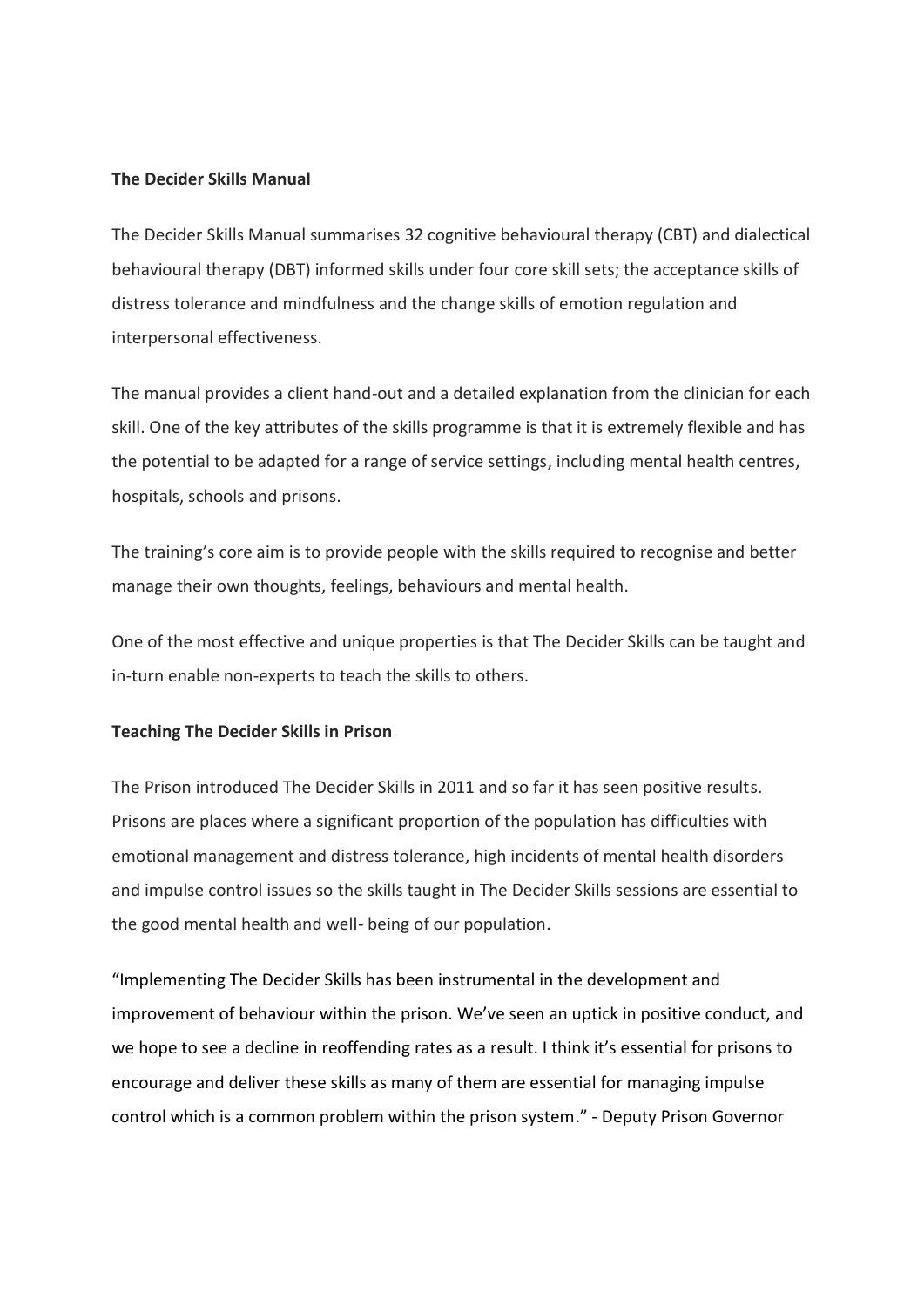The Prison deliver the Skills in two-week intensive workshops to prisoners who need support with emotional management. Courses are held two or three times a year and are attended by up to eight clients per session. Individual and small group delivery is also made available to those who cannot access larger groups as that environment does not meet every one's needs.

Each session is run by two prisoners who have undertaken the sessions before and have since been trained to deliver the sessions. Sessions are attended by the Prison Psychotherapist in case additional support is needed.

The Psychotherapist has been keen to embed The Decider Skills programme into the daily life of the Prison and because of its flexible nature she has adapted it to suit a forensic environment.

She is a qualified and experienced family, couple and individual psychotherapist. She sees people with a very wide range of personal, emotional and relationship problems. More intensive trauma focused therapies such as EMDR, systemic psychotherapy and offence focused programmes are offered alongside The Decider for those who are assessed as needing them.

She is a big advocate of The Decider Skills: "The aim of the programme is to reduce the impact of emotional distress by teaching evidence-based and effective skills," she says. "But the thing that differentiates The Decider Skills from other forms of therapy is that it can be delivered by inmates to their peers, which is crucial if the skills are to relatable to our clients."

S and T are both prisoners at the Prison and they have been teaching The Decider Skills Workshops for two years. They are also both very positive ambassadors of The Decider Skills and highly recommend its use in the Prison.

T, who is halfway through a six-year sentence, says: "It's very rewarding to be able to not only reflect on your own impulses and behaviour but to be able to help others. After the sessions you really see participants becoming more cognisant of their own behaviour. It can really help to alleviate a lot of concerns and pressure.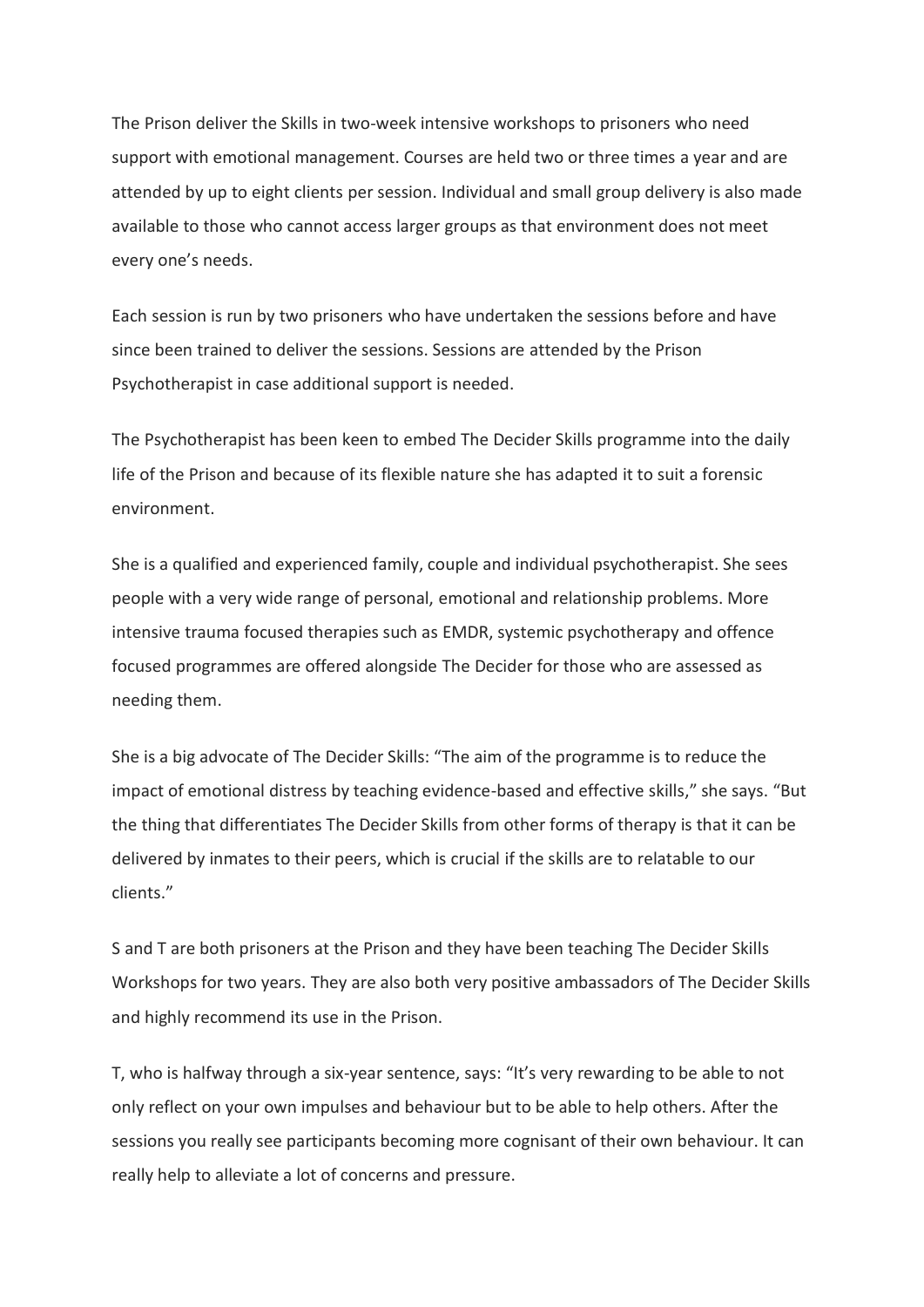"What was particularly interesting is one group member who is on the autistic spectrum really saw things from different angles and was really keen to improve himself - but I don't think he would have responded so well if this hadn't been happening in a peer-taught space. The peer-to-peer teaching environment is essential to the programme's success."

The Psychotherapist is very deliberate when picking clients to deliver the courses. The Prison is split into two separate populations the Main Population (M Pop), where offences include violence, domestic abuse, substance misuse and importation and the Vulnerable Population (V Pop) which is largely comprised of sex offenders.

T, who is part of the M Pop, only mentors people who are in V Pop and women. S is in V Pop.

S describes M Pop as being comprised mainly of people from more 'turbulent' backgrounds. He says: "M Pop perhaps have more erratic lifestyles, whereas V Pop seem to be from more conventional backgrounds - we have more stable families, hold down jobs - it's calmer in V Pop, with a community feel."

T concurs with S's assessment of the two groups, he claims that "M Pop is a more macho environment, housing testosterone-filled and aggressive personalities, but that's why programmes like The Decider Skills are important - a lot of the training is about impulse control and managing emotions."

Knowing the character dynamics within the prison, the Psychotherapist purposely picks a diversity of personality types as mentors including some who would self- identify as broadly 'alpha' in outlook to lead The Decider Skills workshops for the M Pop participants because as S who is more reflective in style and a member of the VP population notes: "If a macho type is one of the mentors and there's an interactive element where you have to pick a card that represents your feelings, or use toys as a visual aid, if someone like me starts doing that, then M Pop will just start name calling, but if a 'macho' more alpha guy leads the group then suddenly it becomes something that is ok to do  $-$  people think that it's ok, if 'they're' doing it then it must be fine."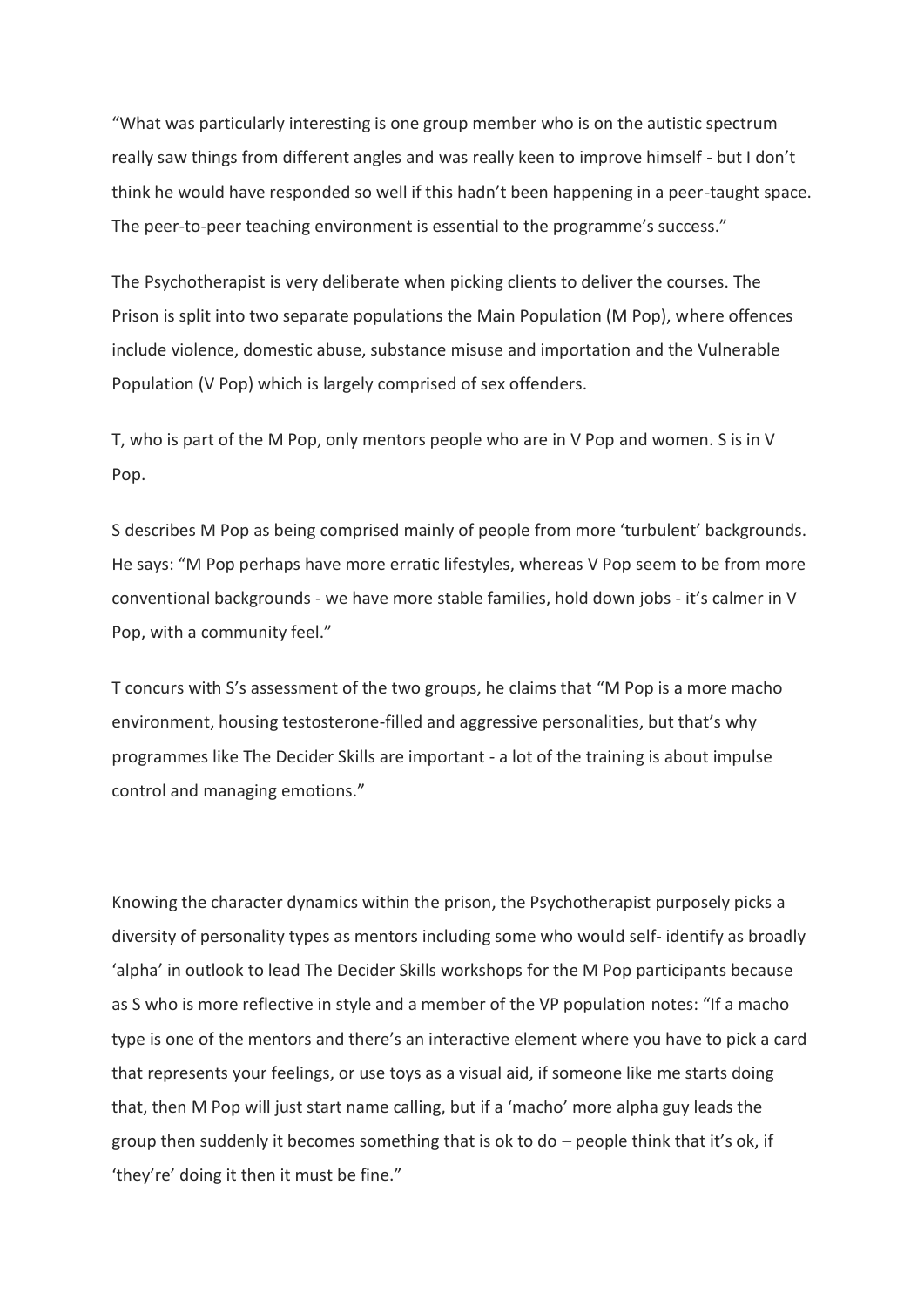When the Psychotherapist started working at the prison access to psycho-education was very limited. The Decider Skills have been a successful enterprise and it works predominantly because of its natural flexibility and the peer-to-peer aspect. This means that the sessions are immediately more relaxed and that each session can adapt and evolve to suit any group dynamic.

S recently went on a Coaching Course, which he found really beneficial so he integrated this into the Skills workshop he was running because he knew others could benefit from this teaching. But it's not just inmates who benefit from the training. The Psychotherapist says that Prison Officers have also undertaken training with a particular emphasis on the interpersonal skills such as 'Respect' and 'Listening' as part of Pro-Social Modelling Training.

She explains: "The Prison actually has an extremely low level of violence and serious selfharm. While there's no way of accurately correlating the link between The Decider Skills course and the low incidents of violence, it's interesting to observe that 'respect' is focussed on as a key skill. Prison Officers should always talk to inmates respectfully and vice versa violence can occur when mutual respect and good interpersonal skills are not part of the organisational culture."

One of the main desired outcomes of the skills programme is the hope that inmates won't re-offend. The idea is for inmates to arm themselves with this new set of skills and hopefully better manage themselves emotionally in the future and make decisions.

Reoffending rates in the UK are currently at 60% while the local incidence of reoffending currently sits at an all-time low of 27%.

The Psychotherapist notes that statistically the risk of reoffending is significantly reduced if an offender has the skills required to build positive social, emotional and intimate relationships, which is something The Decider Skills enables. The workshops focus heavily on finding connections and creating better relationships. T notes that by the end of some sessions people were actually sad to leave because they really felt like they'd made friends and become a little community. The Decider Skills definitely have a place in prison. It works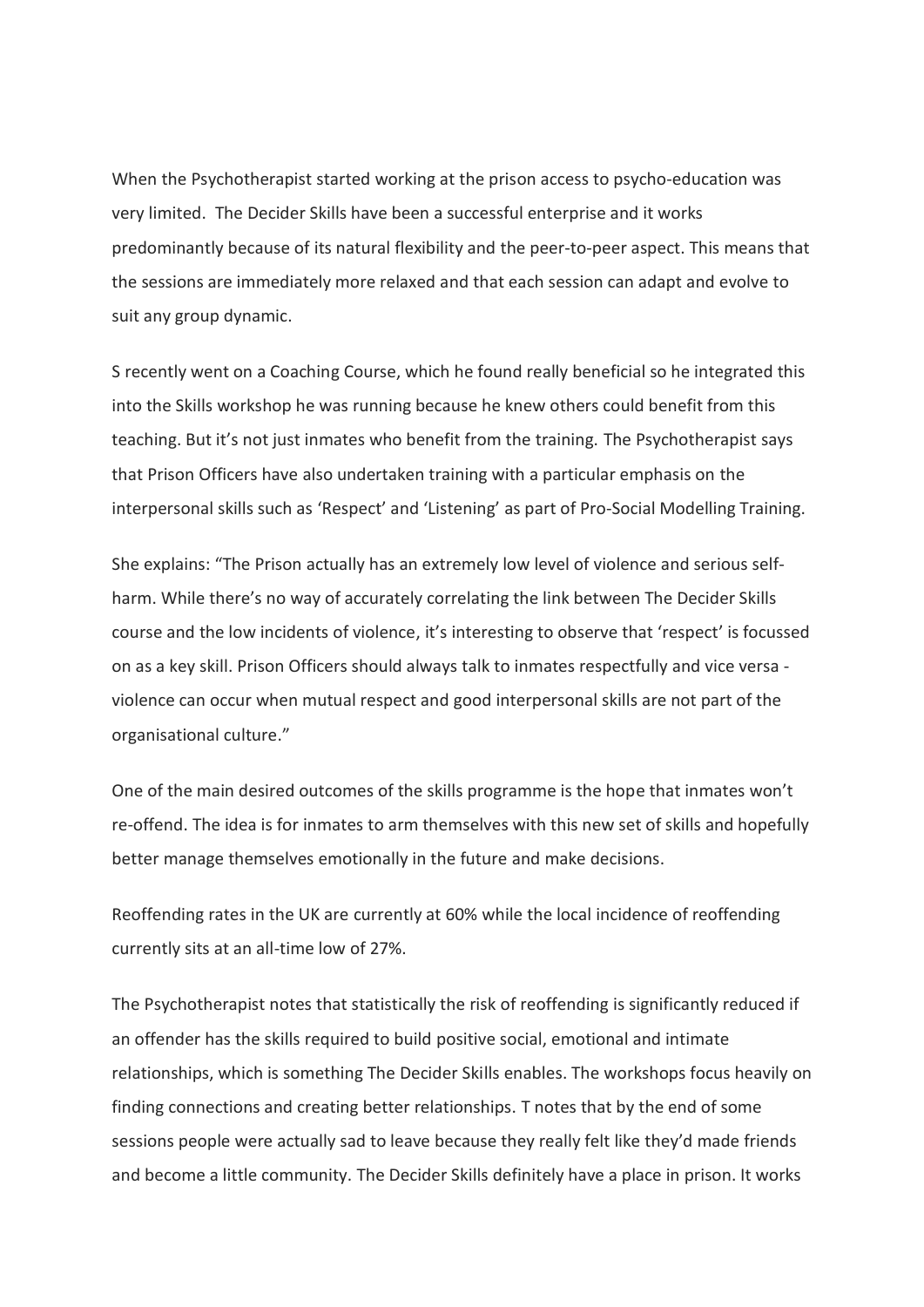because it is peer-to-peer. It is rewarding to see others becoming more cognisant of their behaviour." - T

#### **How the sessions work**

The Decider Skills works by distilling complex psychological theory and making it fun and engaging. Each skill is simplified and sessions incorporate visual aids, demonstrations, music and discussion. This means it's accessible to all types of personalities and all styles of learning.

Currently, the sessions are delivered on a rolling programme as intensive two-week workshops. The first session starts off by writing down on a flipchart The Decider Rules and Directions these can include anything from confidentiality to not talking over each other. The next part of the session invites participants to select a 'mood card', which is a way of visually representing what mood you're in. They then take it in turns to go around the room and explain why they chose that picture and what mood they are currently experiencing. S notes that this exercise is an effective ice-breaker because the interactive nature helps to set a tone of inclusivity and fosters a social environment. The session moves on with the teaching of 3 skills a day through the modes of role play, discussion, music, art or written pieces such as poetry or rap.

The flexible structure of the session means there is no one set way to deliver the programme, teachers can use their insights and intuition. S, who is a keen Dungeons and Dragons player, says that he utilises his role-playing skills in the sessions and often runs his workshops like he would a D & D campaign. He comments "I like The Decider Skills because I can include elements that I think others will benefit from. It also really helps to establish a sense of community."

Sessions typically involve role-play and interactive games, and focus a lot on discussion. The exercises in the manual have names such as Breathe, Drift, Observe and Focus, so the intentions are clear, it is about composure, reflection and having a measured approach to challenges.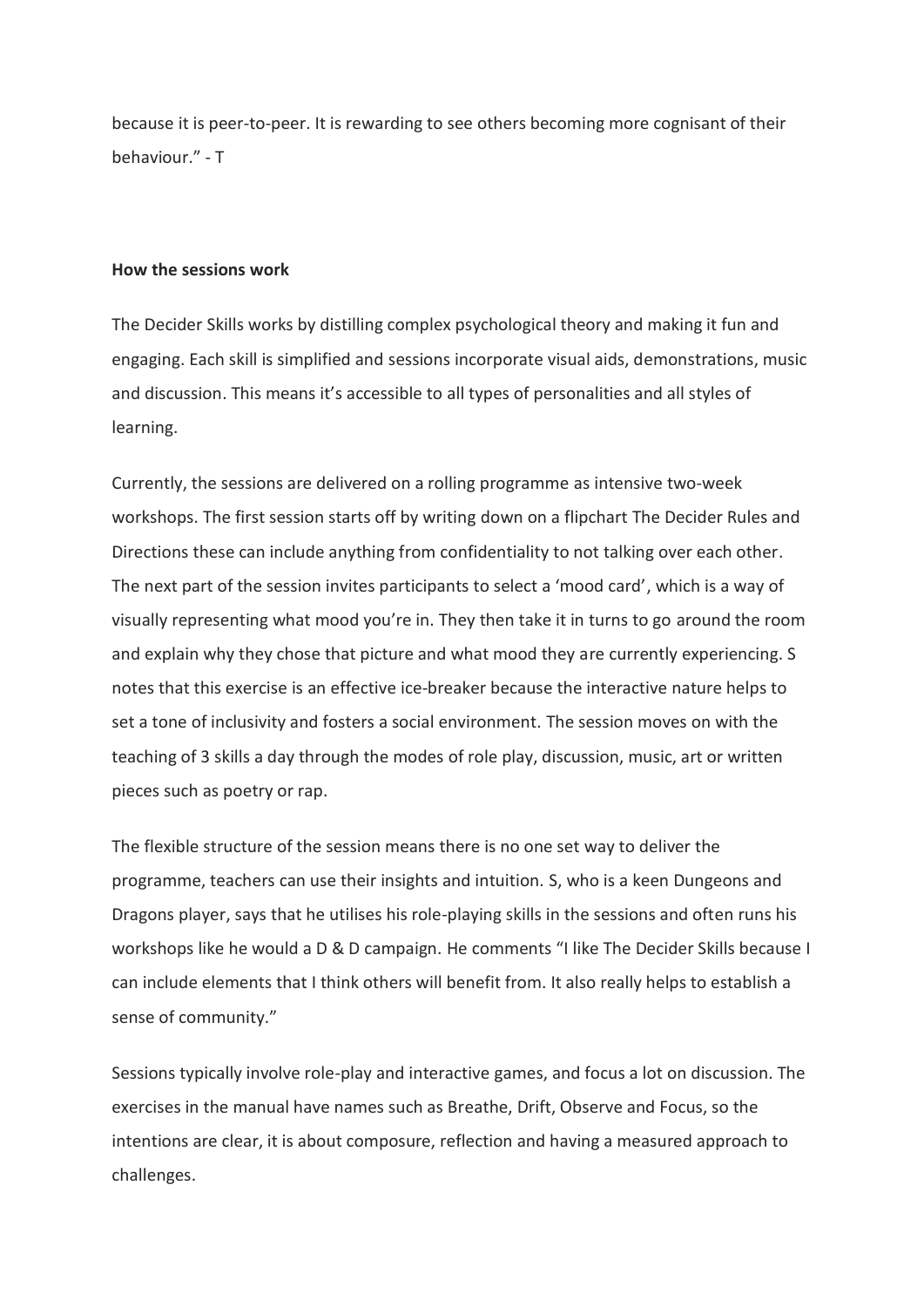#### **The value of teaching The Decider Skills in prisons**

The Prison Psychotherapist says "For The Decider Skills to work properly in other prisons it would need to adapt to each prison, taking in to account the various personalities. I don't know if it would work everywhere but it certainly works here and it is proven that group work is not only cost effective, overall it is more effective generally in enhancing the life of prisoners."

Head of the Probation Service comments "Prisoners seem much more comfortable engaging in sessions and discussing the skills they've learned when it is run by their peers. Learning the Decider Skills is actually the start of a very personal journey for all those taking part and it's important for them to feel supported and part of a group. The skills and knowledge imparted in the workshops are essential life skills that everyone can benefit from and I can already see it having a positive effect on prison culture. The ultimate aim is to equip people with the tools they need to manage life back on the outside and I think the Decider Skills are a highly effective way of delivering these tools."

The Forensic Clinical Psychologist, who is based in the UK, has been mentoring probation officers since 2006 on the techniques to rehabilitate both convicted sexual/violent offenders as well as those who may not have committed a crime but contact the service in a desperate plea for help.

His observations are significant.

"One striking thing about The Decider Skills is that many prisoners remember the detail of sessions. The sessions offer a psychological education that is straightforward to engage with and offers something for people with various learning styles. As a learning tool it is one that prisoners find credible and are comfortable using.

"I specialise with high risk offenders – clients who have difficulties with emotional regulation and problem solving - all of which is tackled in The Decider Skills sessions. The skills taught are effectively a way of prisoners 'arming' themselves with the skills needed to intervene